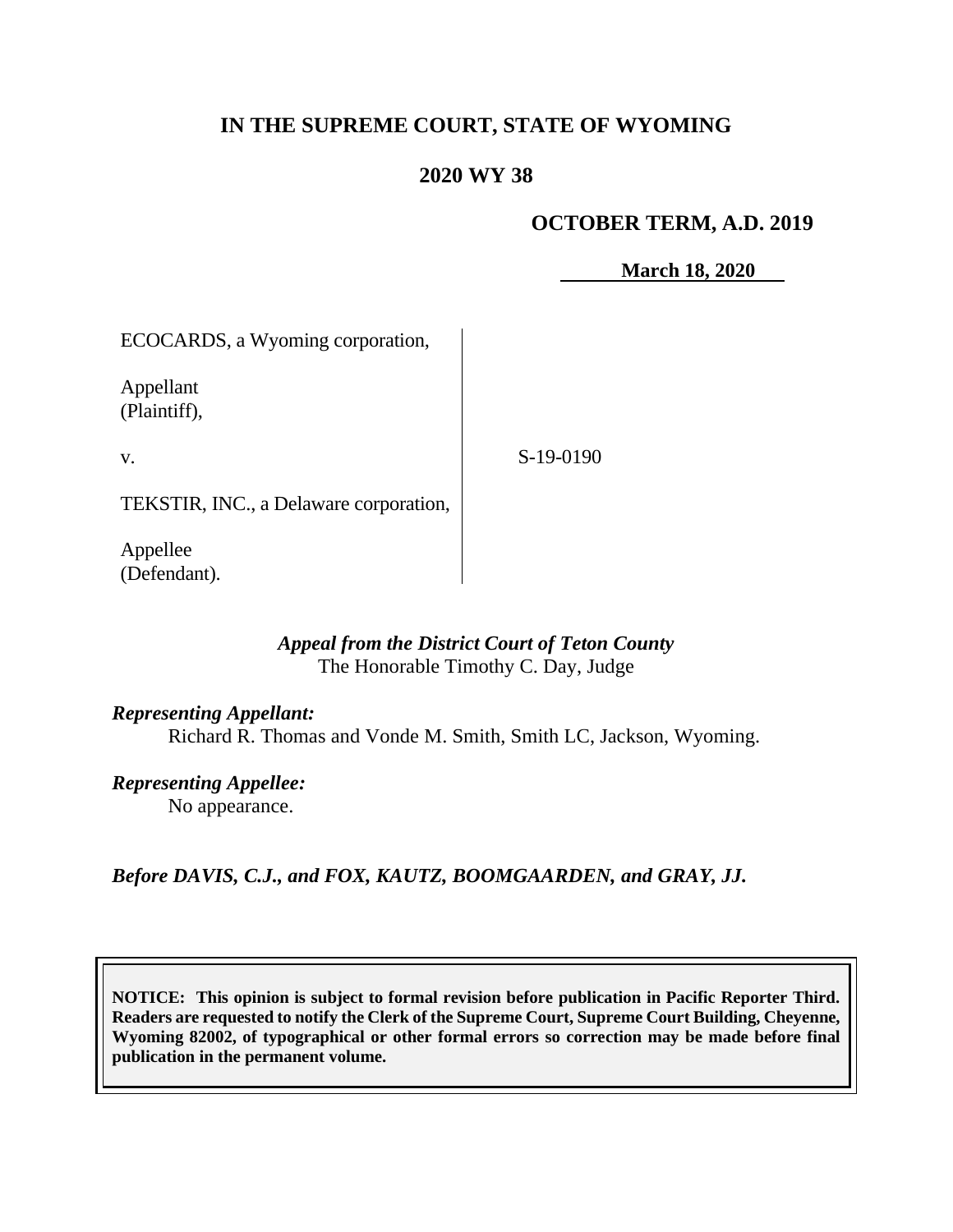#### **KAUTZ, Justice.**

[¶1] Ecocards sued Tekstir, Inc. for failing to perform under a website development agreement. The district court determined Teton County, Wyoming, was not the proper venue for Ecocards' suit and granted Tekstir's<sup>1</sup> motion to dismiss the action. The court relied upon a forum selection clause in the parties' Master Services Agreement (MSA) which required any claim or suit arising under the agreement to be litigated in Orange County, California. Ecocards claims the district court improperly resolved disputed issues of fact in determining the MSA (with its forum selection clause) was a valid contract. We conclude the district court did not decide any material issues of fact and the MSA governs the parties' relationship. The district court did not abuse its discretion by dismissing the case for improper venue.

[¶2] We affirm.

#### **ISSUE**

[¶3] The issue on appeal is: Did the district court abuse its discretion in granting Tekstir's motion to dismiss for improper venue?

### **FACTS**

[¶4] Rebecca Bextel developed a business concept "of an on-line greeting card company that also provided access to non-profit companies to which customers . . . could make financial contributions." She initially called her business "Charity Mail," but never organized as a business entity under that name. She later formed Ecocards as a Wyoming corporation, with its principal place of business in Teton County, Wyoming. Although the documents we will discuss herein refer variously to Charity Mail, Ms. Bextel, and Ecocards, Ecocards does not claim it is not the correct party or that it is not bound because the agreements used the other names. For ease of reference, we will refer to the business as Ecocards.

[¶5] In January 2018, Ms. Bextel contacted Tekstir about developing a website for Ecocards. Greg Dawson, a principal and officer of Tekstir, was primarily responsible for negotiating with Ms. Bextel. On February 3, 2018, Ms. Bextel signed an agreement with Tekstir. Under the agreement, Tekstir would build a website, including a home page and three to five content pages, for Ecocards to show to potential investors. Ms. Bextel said she paid a total of \$10,000 for this work, including a \$5,000 "initial payment followed by an additional \$5,000 payment."<sup>2</sup>

<sup>1</sup> Tekstir did not appear in this appeal.

 $2$  The agreement for the initial work indicates she was to pay a total of \$5,000. This apparent discrepancy regarding the amount of payment is not material to our decision.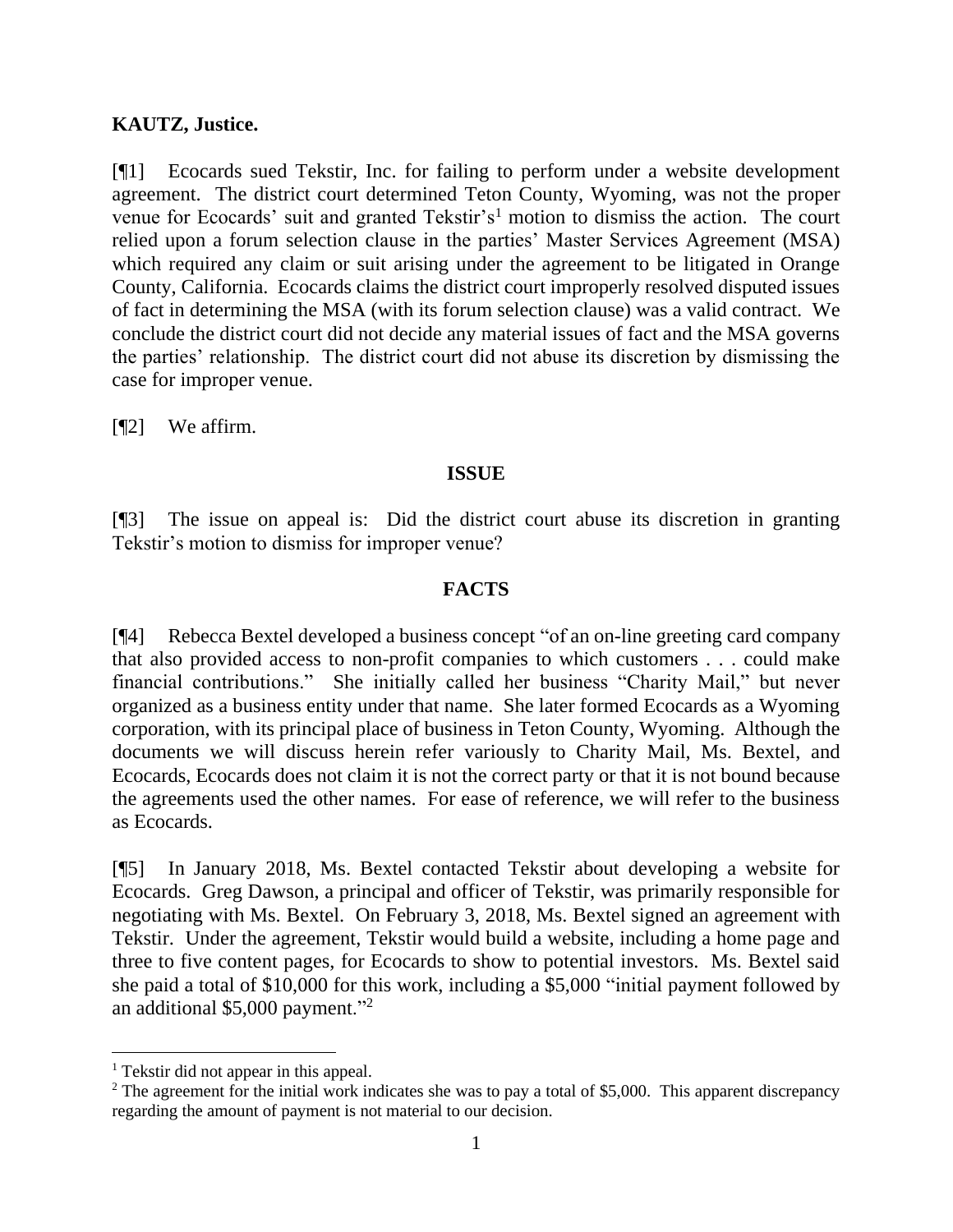[¶6] During this same time, the parties were negotiating the MSA and an agreement for a fully functional website. On January 30, 2018, Mr. Dawson emailed a draft of the MSA to Ms. Bextel. He said he had modified the agreement to "address the key issues we discussed." He also said that, although Tekstir could proceed with the initial work without having the MSA in place, it would have to be finalized before the parties signed "a further development agreement."

[¶7] On Friday, March 16, 2018, Ms. Bextel signed the MSA, which stated it was effective that day, and emailed it to Mr. Dawson. The record contains a fully executed copy of the MSA, showing Mr. Dawson signed the agreement when he received it from Ms. Bextel on March 16, 2018. The MSA set out the general terms for Tekstir to create various programs and internet applications for Ecocards. For specific projects, the MSA stated that Tekstir would perform the services "described in[,] and in accordance with[,] one or more written statements of services (each, an 'Exhibit' and/or a 'SOW') to be entered into by the parties and attached to this Agreement." Mr. Dawson stated in his affidavit that "SOW" means "scope of work." The MSA included an initial term, commencing on the effective date and continuing "until the later of (a) twelve calendar months; and (b) the date of expiration or termination of the last-to-survive Exhibit hereunder." Following the initial term, the MSA would renew automatically for successive twelve-month terms. However, after the initial term, either party could terminate the MSA "by providing the other with at least sixty (60) calendar day[s] written notice of termination." Under the general terms section of the MSA, the agreement could not be "amended or modified except by a written instrument signed by both parties." It also provided that "[e]xclusive venue for any claim or suit arising hereunder shall be in Orange County, California."

[¶8] The initial specific project was described in an attachment to the MSA: "Exhibit A – SOW 101159." It stated Tekstir would provide a "4 month build" of "Version 1 including Web Portal and App, Backend Admin Portal, iOS and Android Apps." The total cost of this work was \$28,200, but only \$23,200 was "due on signing because we deduct \$5,000 paid for web site[.]"

[¶9] On Sunday, March 18, 2018, two days after signing and delivering the MSA, Ms. Bextel sent an email to Mr. Dawson stating she could not pay for Tekstir's services at that time. "The same day or the day after," Mr. Dawson called her to discuss the email. He told her "not to worry" and to "let him know if [she] decided to move forward." Over the next few months, the parties discussed ways to modify the project and pay for it. On June 5, 2018, they agreed Tekstir would develop a website and mobile apps for Ecocards in exchange for a cash payment and a ten percent equity interest in Ecocards. This agreement is referred to in the record as the "website development agreement." On June 15, 2018, Tekstir advised Ecocards it had resumed working on its project.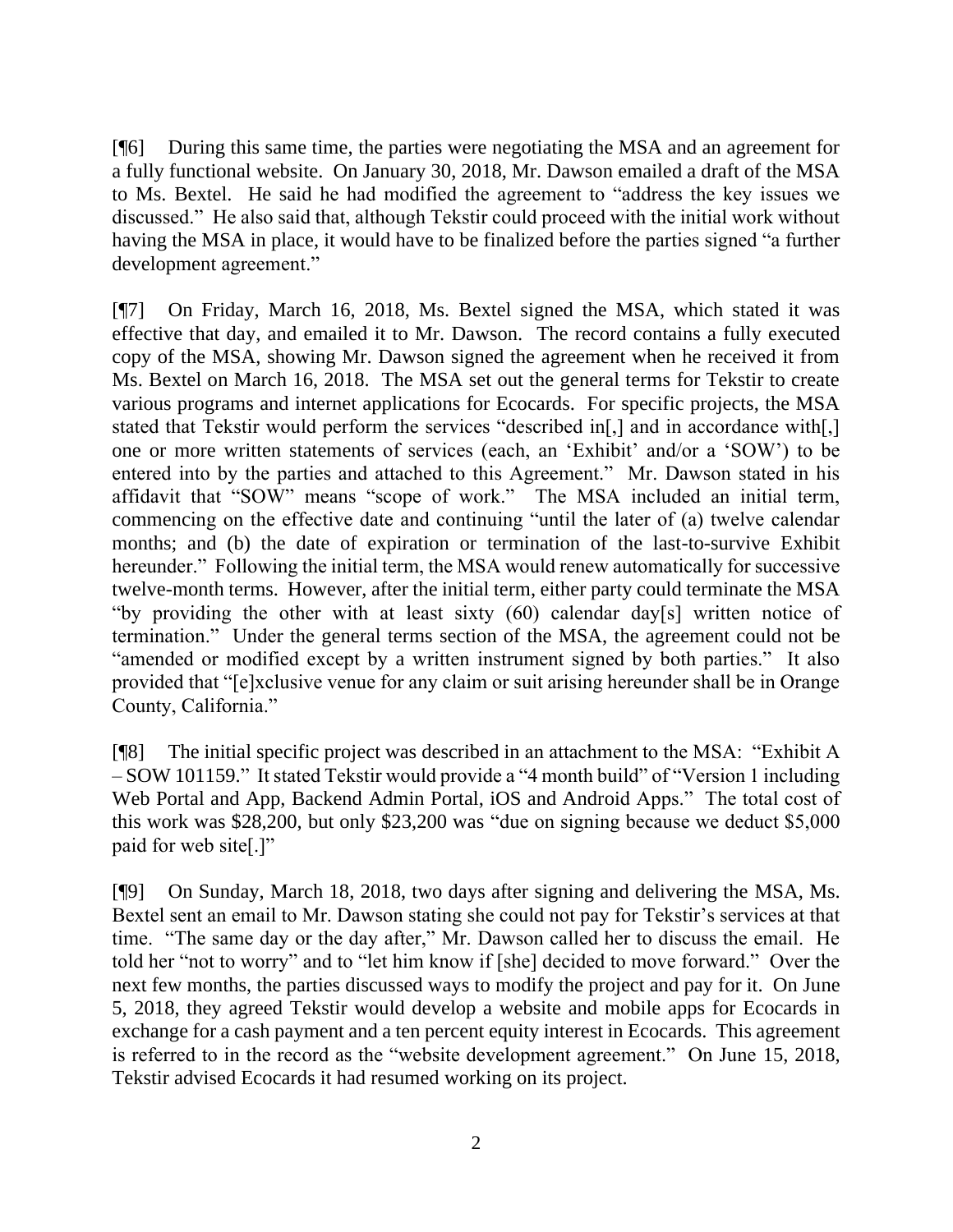[¶10] Ecocards filed this action in the Teton County district court on January 7, 2019, claiming Tekstir failed to "adequately perform its obligations under the website development agreement." Ecocards also requested a judgment declaring the equity agreement unenforceable. Tekstir filed a motion to dismiss under Wyoming Rule of Civil Procedure  $12(b)(3)^3$  because, under the MSA's forum selection clause, venue in Teton County, Wyoming, was improper. The parties filed additional materials, affidavits and declarations addressing the venue issue. After a hearing, the district court granted Tekstir's motion to dismiss for improper venue. Ecocards appealed.

#### **STANDARD OF REVIEW**

[¶11] We generally review a district court's rulings regarding venue for abuse of discretion. *Saunders v. Saunders,* 2019 WY 82, ¶ 10, 445 P.3d 991, 996 (Wyo. 2019); *Bourke v. Grey Wolf Drilling Co.,* 2013 WY 93, ¶ 14, 305 P.3d 1164, 1167 (Wyo. 2013).

> Judicial discretion is a composite of many things, among which are conclusions drawn from objective criteria; it means a sound judgment exercised with regard to what is right under the circumstances and without doing so arbitrarily or capriciously.

*Burnham v. Coffinberry,* 2003 WY 109, ¶ 5, 76 P.3d 296, 298 (Wyo. 2003). To the extent we are required to address legal issues to resolve this case, our review is de novo. *Saunders,* ¶ 10, 445 P.3d at 996 (citing *BTU W. Res., Inc. v. Berenergy Corp.,* 2019 WY 57, ¶ 14, 442 P.3d 50, 54-55 (Wyo. 2019)).

[¶12] In determining whether a case should be dismissed for improper venue under Rule 12(b)(3), the court generally accepts the well-pleaded allegations in the plaintiff's complaint as true. *Saunders,* ¶ 11, 445 P.3d at 996 (citing *Espinoza v. Evergreen Helicopters, Inc.,* 376 P.3d 960, 982 (Or. 2016)); 5B Fed. Prac. & Proc. Civ. § 1352 (3d. ed. 2019) (discussing identical federal rule). The court must also draw all reasonable inferences and resolve all factual conflicts in favor of the plaintiff. *Id.* However, the court may examine the defendant's affidavits or declarations which contradict the facts stated in the complaint regarding venue. *Id. See also, Hancock v. Am. Tel. and Tel. Co., Inc.,* 701 F.3d 1248, 1260-61 (10th Cir. 2012) (quoting *Pierce v. Shorty Small's of Branson Inc.,* 137 F.3d 1190, 1192 (10<sup>th</sup> Cir. 1998)) ("[A] plaintiff may rest on the well-pled facts in the

. . . .

 $3$  Rule 12(b)(3) states:

<sup>(</sup>b) *How to Present Defenses*. – Every defense to a claim for relief in any pleading must be asserted in the responsive pleading if one is required. But a party may assert the following defenses by motion:

 <sup>(3)</sup> improper venue[.]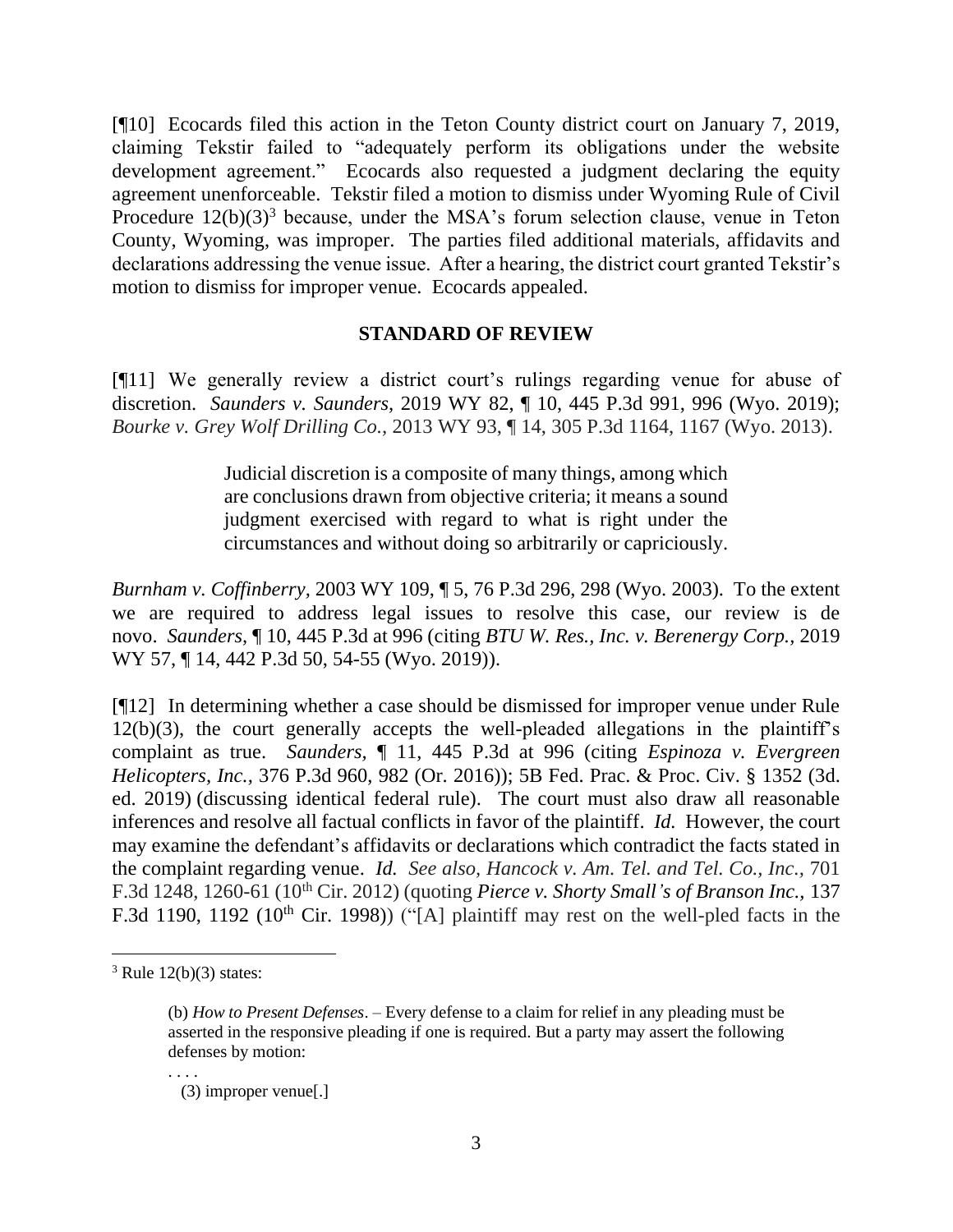complaint to oppose a motion to dismiss for improper venue, but only to the extent that such facts are uncontroverted by defendant's evidence." (internal quotation marks omitted)).

[¶13] If there are disputed issues of fact regarding venue, the district court may, in its discretion, hold an evidentiary hearing to resolve the Rule 12(b)(3) motion. *Brooks Range Petroleum Corp. v. Shearer,* 425 P.3d 65, 71 (Alaska 2018); *Hancock,* 701 F.3d at 1261; *Murphy v. Schneider Nat'l, Inc., 362 F.3d 1133, 1139-40 (9<sup>th</sup> Cir. 2004).* "Upon holding an evidentiary hearing to resolve material disputed facts, the district court may weigh evidence, assess credibility, and make findings of fact that are dispositive on the Rule  $12(b)(3)$  motion. These factual findings, when based upon an evidentiary hearing and ... disputed material issues, will be entitled to deference." *Murphy,* 362 F.3d at 1140.

### **DISCUSSION**

[¶14] Ecocards asserts the district court should not have dismissed its case based upon the forum selection clause in the MSA. It claims there are disputed issues of material fact as to whether the MSA and its associated forum selection clause are valid and a jury should decide those issues. We conclude there are no issues of material fact. Furthermore, in accordance with the legal principles recited above, the court, not a jury, would decide any issues of fact regarding a Rule  $12(b)(3)$  motion to dismiss.<sup>4</sup>

### *Validity of the MSA*

[¶15] Ecocards asserts that its relationship with Tekstir is governed only by the website development agreement (which does not include a forum selection clause). It claims it presented credible evidence, through Ms. Bextel's declaration and evidence of the parties' communications, showing there are factual questions as to whether the MSA is a valid contract, including:

- The MSA was one of many drafts of possible agreements that Ecocards exchanged with Tekstir.
- On March 16, 2018, Ms. Bextel, acting on behalf of Ecocards, signed the MSA and sent it to Mr. Dawson, a representative of Tekstir.
- However, the very next day, on March 17, 2018, Ms. Bextel sent an email to Mr.

<sup>4</sup> Ecocards cites *Matuszevoska v. Princess Cruise Lines, Ltd.,* 2007 WL 9701120 (S.D. Fla. 2007), as authority for its contention that factual issues regarding venue under Rule 12(b)(3) should be decided by a jury rather than the court on a motion to dismiss. The federal district court in that case denied a motion to dismiss because there were factual issues surrounding enforcement of a forum selection clause. *Id.* at 1, 4. It did not, however, state that those issues should be decided by a jury. Such a holding would clearly be contrary to the authorities discussed herein.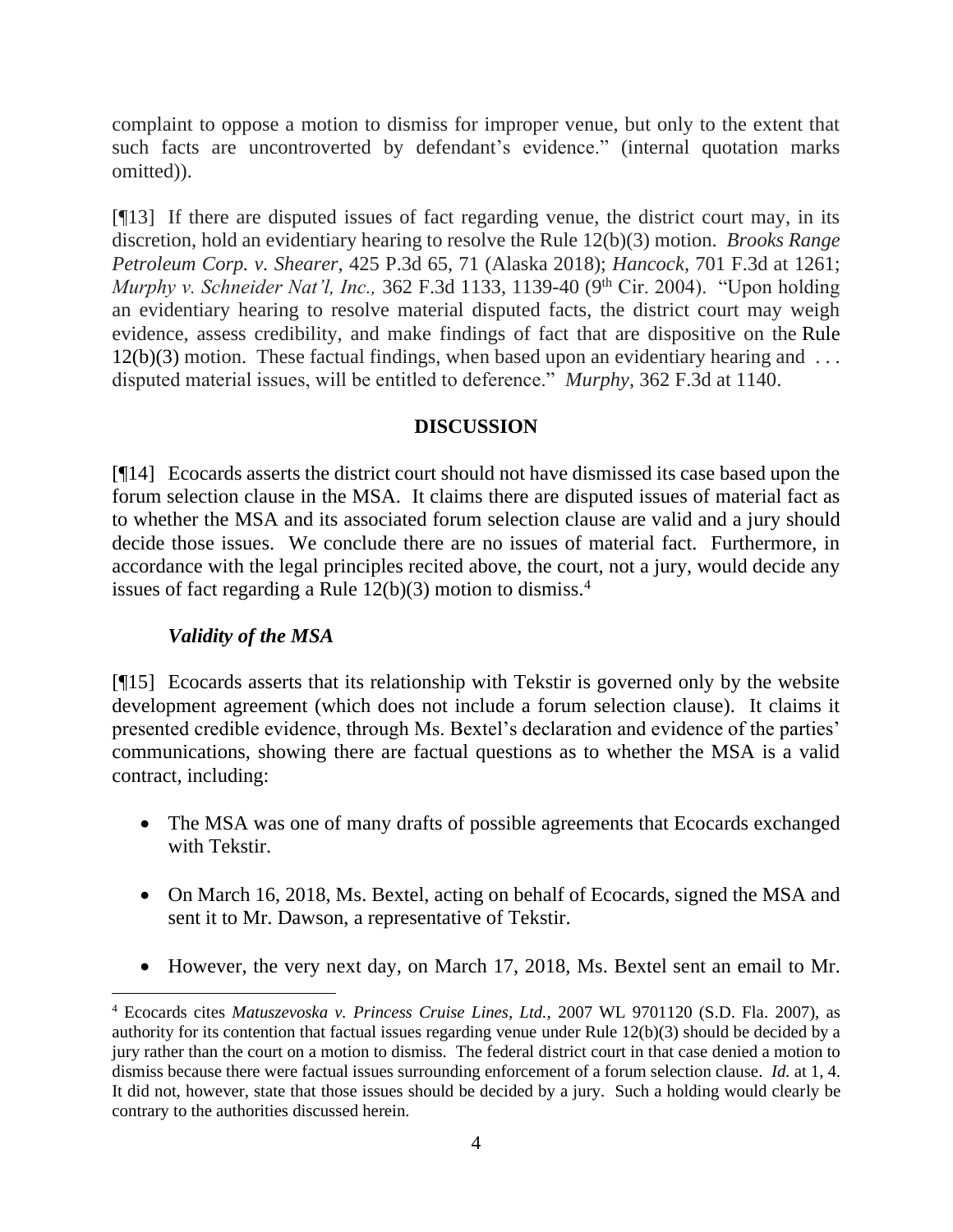Dawson to let him know that she did not want to go forward with the MSA with Tekstir. Her intent in doing this was to cancel and revoke her signature on the MSA such that neither Tekstir nor Ecocards would have any obligations under the MSA.

- That same day, or the very next day, Mr. Dawson called Ms. Bextel to discuss the email and her desire not to go forward with the MSA at that point in time. Mr. Dawson told Ms. Bextel not to worry and to let him know if she decided to move forward with Tekstir at some future point in time.
- At no point during Ms. Bextel's conversation with Mr. Dawson did he represent that he had already signed the MSA. At no time did anyone from Tekstir ever send Ms. Bextel a fully executed version of the MSA with both her signature and Mr. Dawson's signature.
- Immediately after hanging up the phone with Mr. Dawson, Ms. Bextel felt relief that no one had signed and returned the MSA to her and her understanding was that no agreement existed between Ecocards and Tekstir except the agreement for the three to five page website for investors.
- Tekstir ceased all work on the website project and did not resume any work on it until Ms. Bextel and Mr. Dawson negotiated and agreed to terms for the project.
- Throughout April, May, and June 2018, Ms. Bextel continued to negotiate terms with Mr. Dawson and other Tekstir representatives until, ultimately, they agreed to the terms set forth in the website development agreement. Ms. Bextel signed the website development agreement and mailed it to Tekstir with an \$8,000.00 check on June 5, 2018. At no time during these negotiations did Mr. Dawson or anyone from Tekstir raise an issue about the MSA.
- On June 15, 2018, just ten days after Ms. Bextel signed and mailed the website development agreement with payment to Tekstir, Mr. Dawson wrote to let her know Tekstir had re-started the website project. At that time, Mr. Dawson made no mention of the MSA or its terms.
- It is and was Ms. Bextel's express intention that the website development agreement govern the relationship between Ecocards and Tekstir. Based upon the course of dealings between Ms. Bextel and Tekstir, she believes Tekstir understood the same thing.

These alleged factual questions can be distilled into three arguments: 1) the MSA was not a valid contract; 2) the MSA was replaced by the website development agreement; and 3)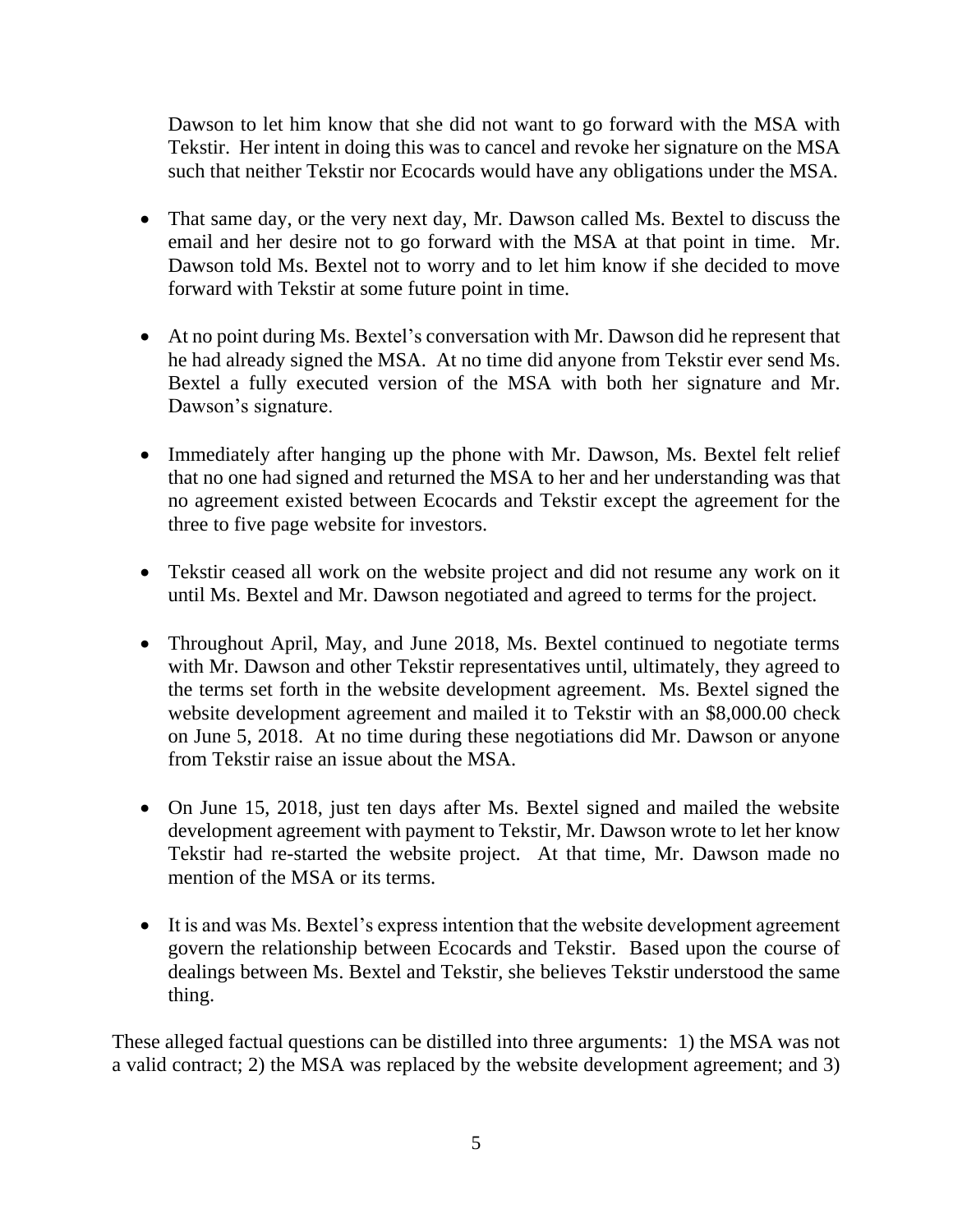Ecocards, through Ms. Bextel, revoked or rescinded its consent to the MSA. We will address each of these arguments in turn.<sup>5</sup>

[¶16] Ecocards claims the MSA was not a valid contract because it was just one of many draft agreements it exchanged with Tekstir. Although there is evidence in the record showing the parties exchanged drafts of the MSA, there is also a copy of the MSA that was fully executed on March 16, 2018, effective that day. The signed MSA has all the elements of a valid contract -- offer, acceptance and consideration. *Finch v. Farmers Co-op Oil Co.,*  2005 WY 41, ¶ 11, 109 P.3d 537, 541 (Wyo. 2005); *McLean v. Hyland Enters., Inc.,* 2001 WY 111, 142, 34 P.3d 1262, 1272 (Wyo. 2001). Ecocards claims it did not receive a copy of the agreement after Tekstir executed it; however, it does not dispute the authenticity of the fully executed document. The fact that the parties exchanged drafts while negotiating the terms of the agreement is not remarkable and does not change the fact that they executed the final version of the MSA.

[¶17] Despite the signed MSA, Ecocards argues the website development agreement was the only contract between the parties. This argument ignores the plain language of the MSA which clearly states it was meant to work together with supplemental agreements like the website development agreement.

[¶18] We interpret unambiguous contracts as a matter of law. *Fix v. Forelle,* 2014 WY 79, ¶ 16, 327 P.3d 745, 749 (Wyo. 2014) (citing *Fayard v. Design Comm. of Homestead Subdivision,* 2010 WY 51, ¶ 12, 230 P.3d 299, 303 (Wyo. 2010)). Consequently, we review the district court's interpretation of the contract de novo. *Finley Res., Inc. v. EP Energy E&P Co., L.P.,* 2019 WY 65, ¶ 7, 443 P.3d 838, 842 (Wyo. 2019).

> [T]he words used in the contract are afforded the plain meaning that a reasonable person would give to them. When the provisions in the contract are clear and unambiguous, the court looks only to the "four corners" of the document in arriving at the intent of the parties. In the absence of any ambiguity, the contract will be enforced according to its terms because no construction is appropriate.

<sup>&</sup>lt;sup>5</sup> Although neither the parties nor the district court mention it, the MSA contains the following choice-oflaw clause: "This Agreement, including any Exhibit made a part hereof, shall be governed and construed in accordance with the laws of the State of California[.]" That provision raises the question of whether we should apply California law or Wyoming law to determine whether the MSA is valid. The Tenth Circuit in *B-S Steel of Kansas, Inc. v. Texas Industries, Inc.,* 439 F.3d 653, 661 n.9 (10<sup>th</sup> Cir. 2006), recognized there is a "logical flaw inherent in applying a contractual choice of law provision before determining whether the underlying contract is valid." We agree. Therefore, we will apply Wyoming law to determine whether the MSA is a valid contract.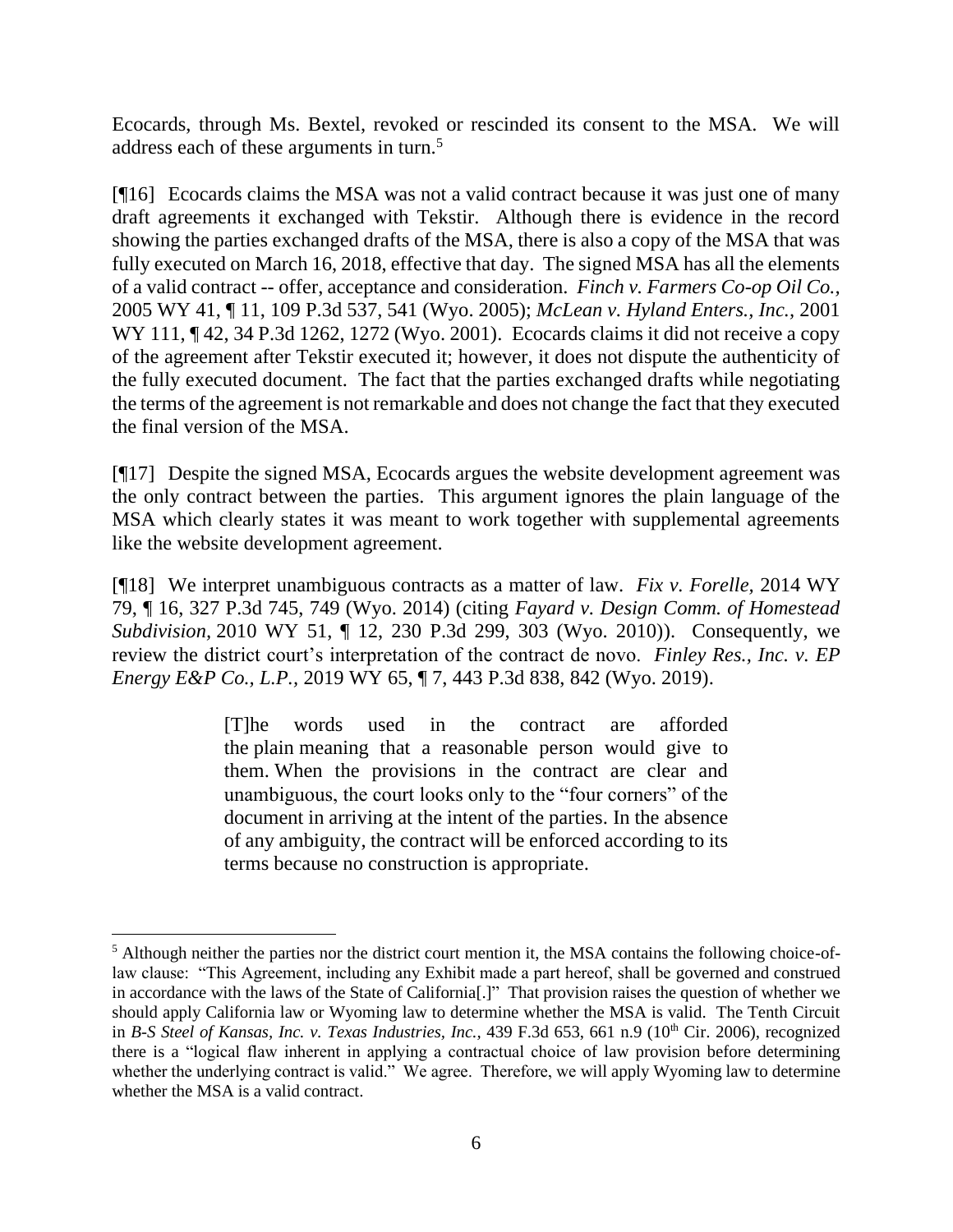*Claman v. Popp*, 2012 WY 92, ¶ 26, 279 P.3d 1003, 1013 (Wyo. 2012) (quoting *Hunter v. Reece,* 2011 WY 97, ¶ 17, 253 P.3d 497, 502 (Wyo. 2011) (other citations omitted)). *See also, Schell v. Scallon,* 2019 WY 11, ¶ 16, 433 P.3d 879, 885 (Wyo. 2019); *Thornock v. PacifiCorp*, 2016 WY 93, 13, 379 P.3d 175, 180 (Wyo. 2016) (giving effect to the parties' intent as found in the plain terms of the contract).

[¶19] The MSA is clear and unambiguous. It provided general terms for the relationship between Tekstir and Ecocards. It addressed matters such as how Tekstir's services would be defined, how Ecocards would pay Tekstir, methods of termination, amendment and modification of the agreement, confidentiality of business information, proprietary rights, indemnification and limitations of liability. The MSA stated Tekstir's specific services to Ecocards would be described in written statements of services, separately entered into by the parties and incorporated as part of the agreement. The website development agreement included a written statement of specific services Tekstir would provide to Ecocards and described the consideration Ecocards would give in return for those services (cash and equity in the company). The website development agreement did not include the other terms addressed by the MSA. The plain language of the MSA and the website development agreement shows they were intended to work together. The MSA established the over-all agreement between the parties, and the website development agreement provided specifics about work to be performed. There is no indication the website development agreement supplanted the MSA.<sup>6</sup>

[¶20] Ecocards also asserts Ms. Bextel sent an email the day after she signed the MSA intending to "cancel and revoke her signature on the [MSA] such that neither Tekstir nor [Ecocards] would have any obligations arising under the [MSA]." The email included in the record was actually sent on Sunday, March 18, 2018, two days after Ms. Bextel signed the MSA. It stated, in relevant part:

> I know I signed the contract Friday[,] but I cannot pay you yet. My husband has just had a real talk with me[,] and I have not technically raised a penny for this project yet. . . . [I]t's not a good idea for me to drain my personal savings of \$23,000 when I haven't technically got one investor.

> I am going to move forward with this project as soon as I raise the money.

<sup>&</sup>lt;sup>6</sup> As the district court noted, the website development agreement Ecocards attached to the complaint and claims is the parties' only effective contract was labeled as a proposal and was not dated or executed by either party. We need not decide whether the website development agreement is enforceable because we are concerned only with the validity of the MSA and its forum selection clause.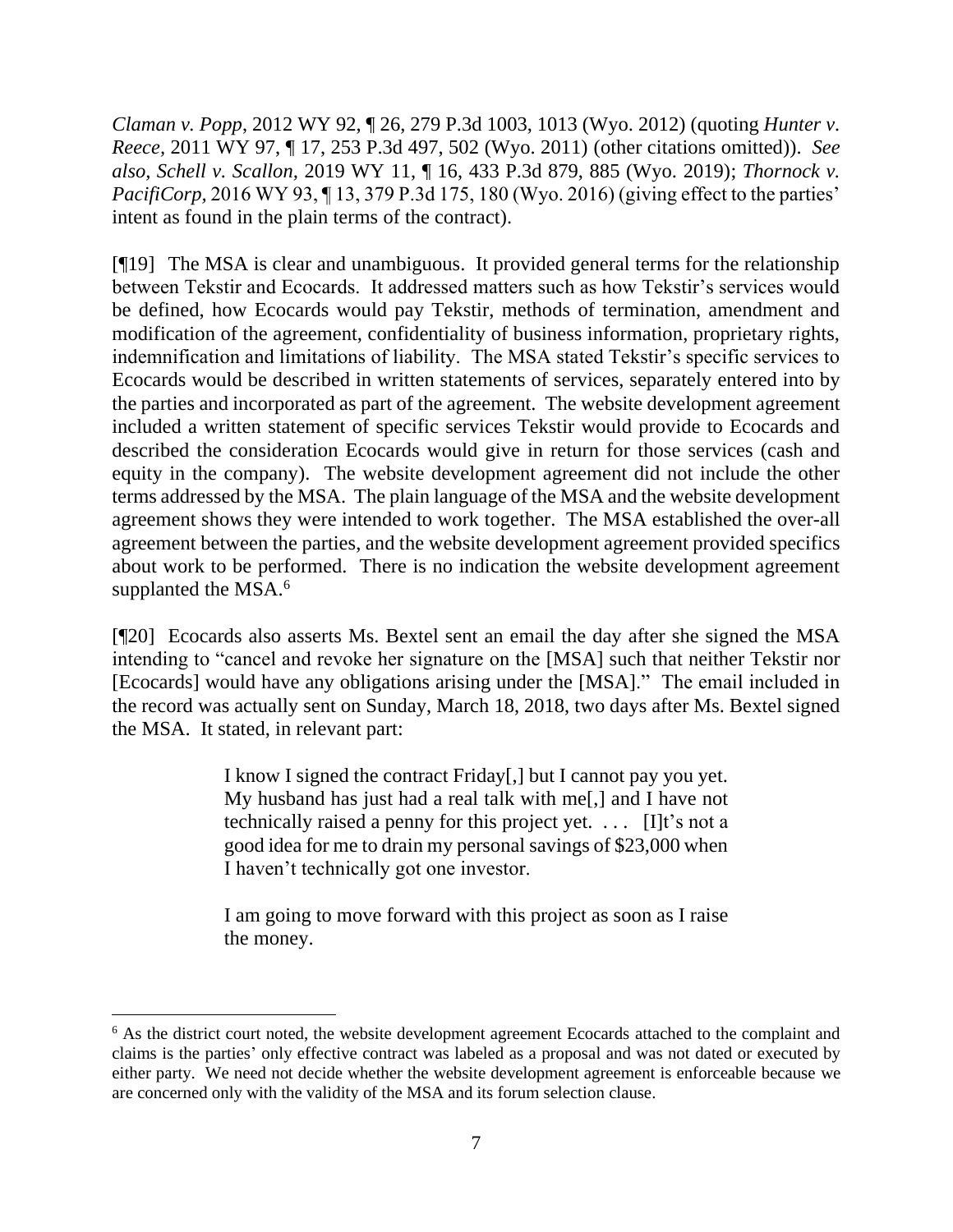[¶21] It is basic contract law that, once a valid unconditional contract is entered into, the parties are bound by their agreement and one party cannot unilaterally revoke or rescind it. *Whitlock Const., Inc. v. South Big Horn Cnty. Water Supply Jt. Powers Bd.,* 2002 WY 36, ¶¶ 17-18, 41 P.3d 1261, 1266 (Wyo. 2002) (discussing *Robert W. Anderson Housewrecking & Excavating, Inc. v. Bd. of Trustees, School Dist. No. 25, Fremont Cnty.,*  681 P.2d 1326, 1331-32 (Wyo. 1984)). Williston on Contracts § 5:8 (4th ed. 2019) states the basic concept:

> [I]f a definite offer has been made and accepted without qualification, the completed contract thus arrived at cannot be affected by subsequent negotiations unless they amount to an agreement to modify or rescind the contract.

[¶22] Given the fully executed MSA included all the elements of a contract (offer, acceptance and consideration) and stated it became effective on the date of execution (March 16, 2018), Ms. Bextel's email was too late to avoid creating a contract. By its own terms, the MSA "may not be amended or modified except by a written instrument signed by both parties." The MSA also provides means for termination of the agreement. The record contains no evidence of a written amendment or modification to the MSA or Ecocards' compliance with the requirements for termination.

[¶23] Ecocards asserts Ms. Bextel's belief that her email revoked her assent to the MSA creates an issue of fact about the validity of the MSA. She stated in her declaration in opposition to Tekstir's motion to dismiss that she spoke with Mr. Dawson about her March 18 email and he told her "not to worry" and "to let him know if [she] decided to move forward with Tekstir at some future time." Ms. Bextel stated Mr. Dawson did not mention during their conversation that he had already signed the MSA. After the call concluded, she "felt relieved" that the MSA was not a valid agreement, and it was her express intention that the website development agreement govern Ecocards' relationship with Tekstir. We follow an objective approach to contract interpretation; evidence of a party's subjective intent is not admissible. *Ultra Res., Inc. v. Hartman,* 2010 WY 36, ¶ 23, 226 P.3d 889, 905 (Wyo. 2010) (citing *Omohundro v. Sullivan,* 2009 WY 38, ¶ 24, 202 P.3d 1077, 1084- 85 (Wyo. 2009))*.* The fully executed MSA, without any evidence of appropriate action by the parties to modify or terminate it, cannot be defeated by evidence of Ms. Bextel's subjective intent not to be bound by it.

[¶24] Furthermore, Ms. Bextel's email cannot reasonably be interpreted to mean Ecocards was not, or did not wish to be, bound by the MSA. Ms. Bextel simply said she could not pay Tekstir at that time but would move forward with the project as soon as she raised the money. Mr. Dawson agreed not to require her to pay at that time and stated Tekstir would resume work on the project when she was ready. Nothing in that exchange evidenced an intent by either party to revoke or terminate the MSA. Additionally, the MSA states that a party's waiver of a condition or covenant of the agreement will not be construed as a waiver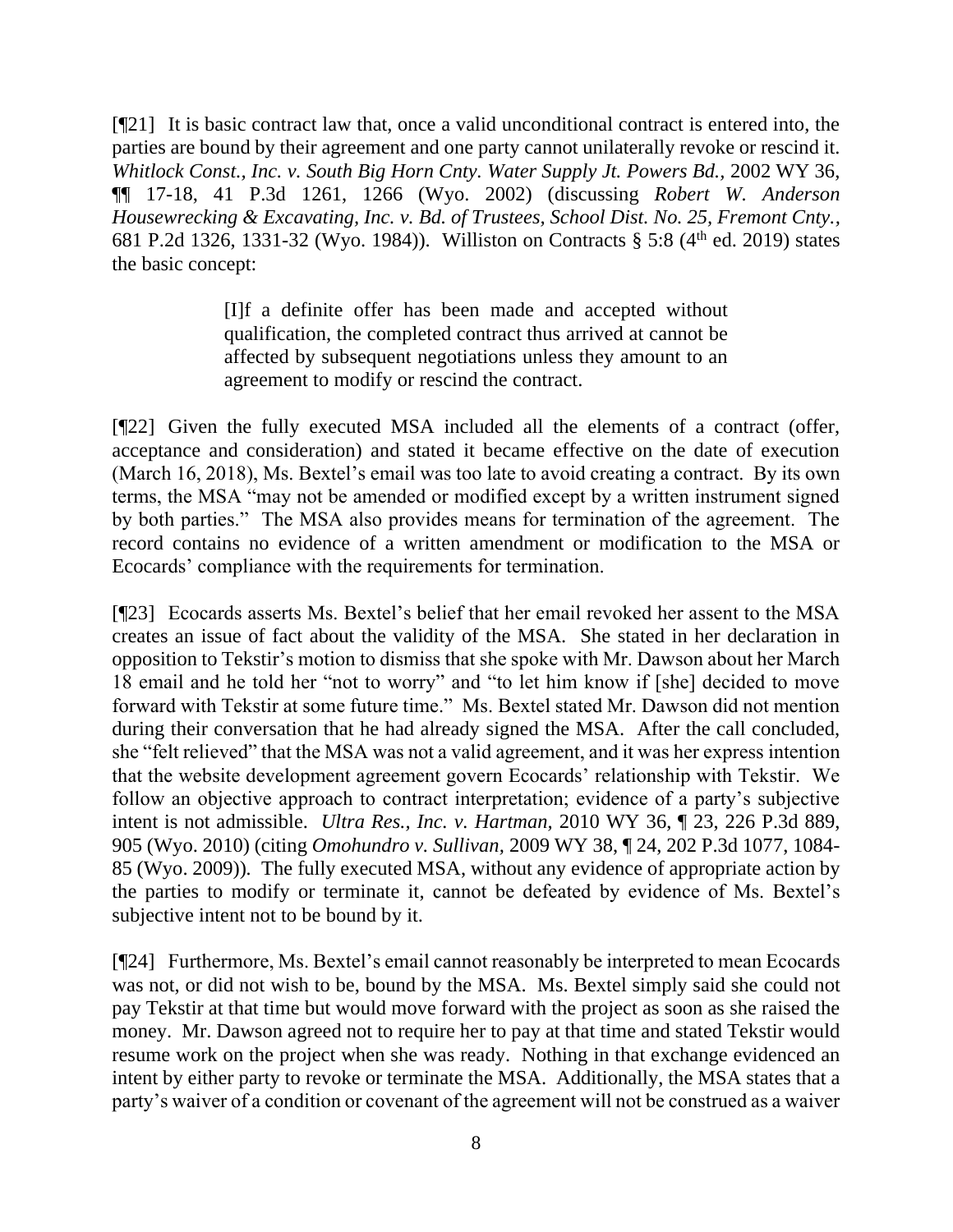of other breaches. Under that provision, Tekstir's agreement to wait for payment from Ecocards did not mean it was waiving its other rights under the MSA.

[¶25] Ecocards has not presented any facts showing a genuine dispute as to the validity of the MSA. Like the district court, we conclude the MSA is an enforceable contract.

### *Forum Selection Clause*

[¶26] The forum selection clause in the MSA stated: "Exclusive venue for any claim or suit arising hereunder shall be in Orange County, California." Because we have determined the MSA is valid and Ecocards does not challenge the choice-of-law provision contained therein, *see* footnote 5, *supra*, California law applies to the question of whether the forum selection clause is enforceable. *See Finley,* ¶ 9, 443 P.3d at 842 (applying the parties' chosen law to determine whether the forum selection clause governed the action). *See also, Yavuz v. 61 MM, Ltd.,* 465 F.3d 418, 428 (10<sup>th</sup> Cir. 2006) ("[W]hen the contract contains a choice-of-law clause, a court can effectuate the parties' agreement concerning the forum only if it interprets the forum [selection] clause under the chosen law."). Even so, California law on this issue is not materially different than Wyoming law.

[¶27] "California favors contractual forum selection clauses so long as they are entered into freely and voluntarily, and their enforcement would not be unreasonable" or unfair. *Verdugo v. Alliantgroup, L.P.,* 187 Cal.Rptr.3d 613, 617-18 (Cal. Ct. App. 2015) (internal quotation marks and citations omitted). *See also, Lu v. Dry-clean U.S.A. of Cal., Inc.,* 14 Cal.Rptr.2d 906, 907 (Cal. Ct. App. 1992) (a party seeking to avoid application of a forum selection clause has a heavy burden and must demonstrate enforcement of the clause would be unreasonable); *Durdahl v. Nat'l Safety Associates, Inc.,* 988 P.2d 525, 528 (Wyo. 1999) ("[F]orum selection clauses are *prima facie* valid and will be enforced absent a demonstration by the party opposing enforcement that the clause is unreasonable or based upon fraud or unequal bargaining positions."). A forum selection clause "is reasonable if it has a logical connection with at least one of the parties or their transaction." *Verdugo,*  187 Cal.Rptr.3d at 618. *See also, Am. Online, Inc. v. Superior Court,* 108 Cal.Rptr.2d 699, 707 (Cal. Ct. App. 2001) (the place chosen in a forum selection clause must have some logical nexus to one of the parties or the dispute). *See generally, Venard v. Jackson Hole Paragliding, LLC, 2013 WY 8, 10, 8, 292 P.3d 165, 168 (Wyo. 2013)* (in refusing to enforce a forum selection clause, this Court noted the record did not show the parties or the dispute were in any way connected with the chosen state). Forum selection clauses are also unenforceable if they violate the public policy of the state where the suit was brought. *Verdugo,* 187 Cal.Rptr.3d at 618 (citing *Am. Online, Inc.,* 108 Cal.Rptr.2d at 708); *Finley,*  ¶ 24, 443 P.3d at 846 (citing *Nuhome Invs., LLC v. Weller*, 2003 WY 171, ¶ 8, 81 P.3d 940, 944 (Wyo. 2003)).

[¶28] Ecocards makes no argument that the forum selection clause in the MSA was not entered into voluntarily and freely. It also does not claim the clause is unreasonable, unfair,